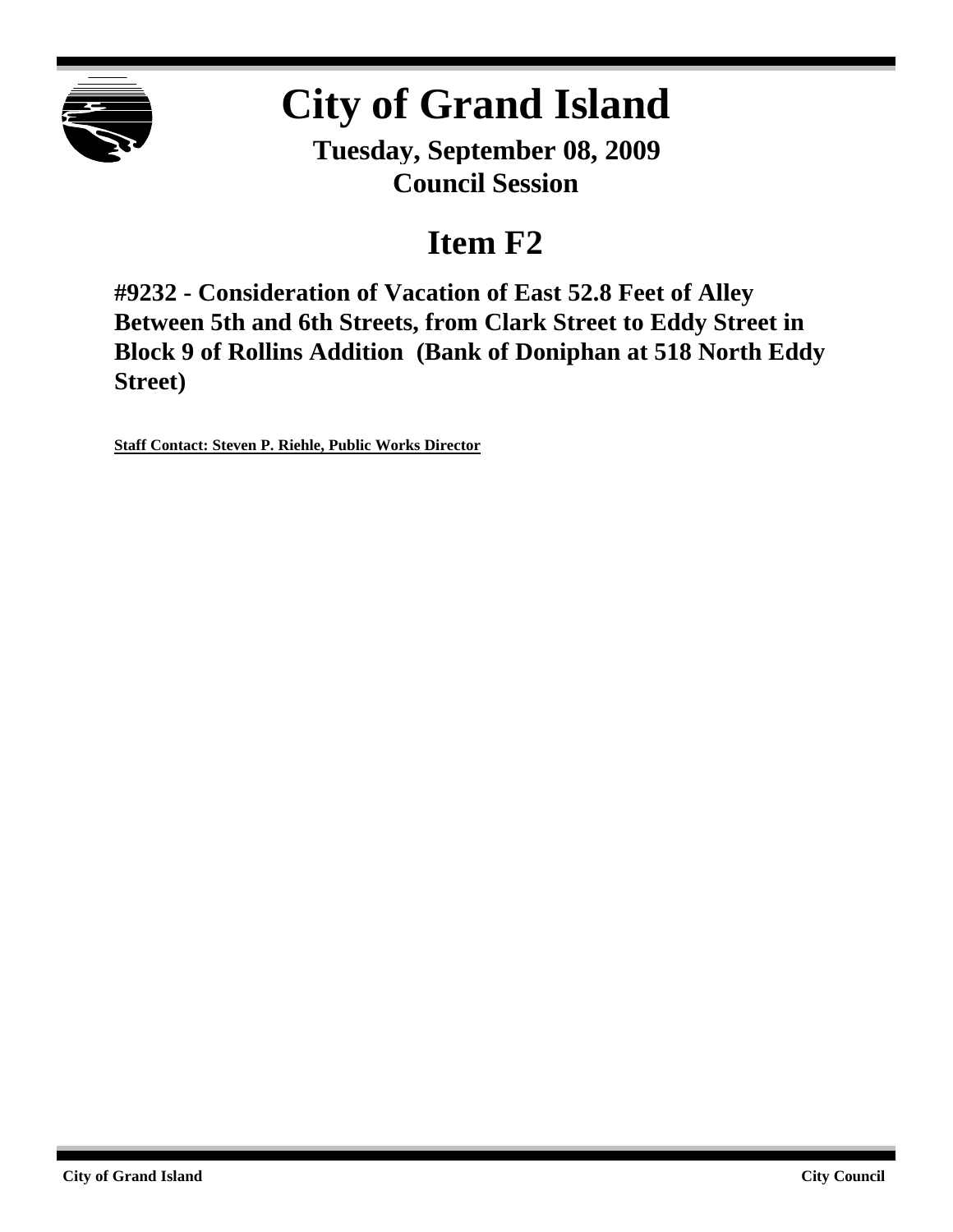# **Council Agenda Memo**

| <b>From:</b>         | Steven P. Riehle, Public Works Director                                                                                                                                                       |
|----------------------|-----------------------------------------------------------------------------------------------------------------------------------------------------------------------------------------------|
| <b>Meeting:</b>      | September 8, 2009                                                                                                                                                                             |
| Subject:             | Consideration of Vacation of a Portion of the Alley<br>Between $5th$ and $6th$ Streets, West of Eddy Street in Block<br>9 of Rollins Addition (Bank of Doniphan at 518 North)<br>Eddy Street) |
| Item $#$ 's:         | $F-2$                                                                                                                                                                                         |
| <b>Presenter(s):</b> | Steven P. Riehle, Public Works Director                                                                                                                                                       |

### **Background**

Council action is required for vacation of a public alley through the passing of an Ordinance. Five Points Bank is considering purchase of the property at 518 North Eddy Street. The Bank of Doniphan has requested the vacation of the public alley to help with traffic flow from the drive thru area of the bank.

Customers generally exit the drive thru of the bank and head east towards Eddy Street. This eastbound traffic in the alley backs up while waiting to turn onto Eddy Street causing conflicts with the drive thru. The volume of eastbound traffic at the alley is significant during the hours the bank is open and conflicts with westbound motorists that want to use the alley creating traffic safety concerns on Eddy Street.

#### **Discussion**

The bank has worked with their consulting engineer and city staff for possible solutions to the traffic concerns. All parties agree that it would be desirable for drive thru customers to exit via  $5<sup>th</sup>$  Street. The Bank of Doniphan is requesting to vacate the eastern portion of the alley near Eddy Street. The bank will make improvements in the vacated portion of the alley, which consist of removal of the existing alley return, construction of a few handicapped parking stalls and landscaping.

At tonight's meeting a public hearing is being conducted and council is being asked to approve acquisition of property for a new alley. The new property will make the alley an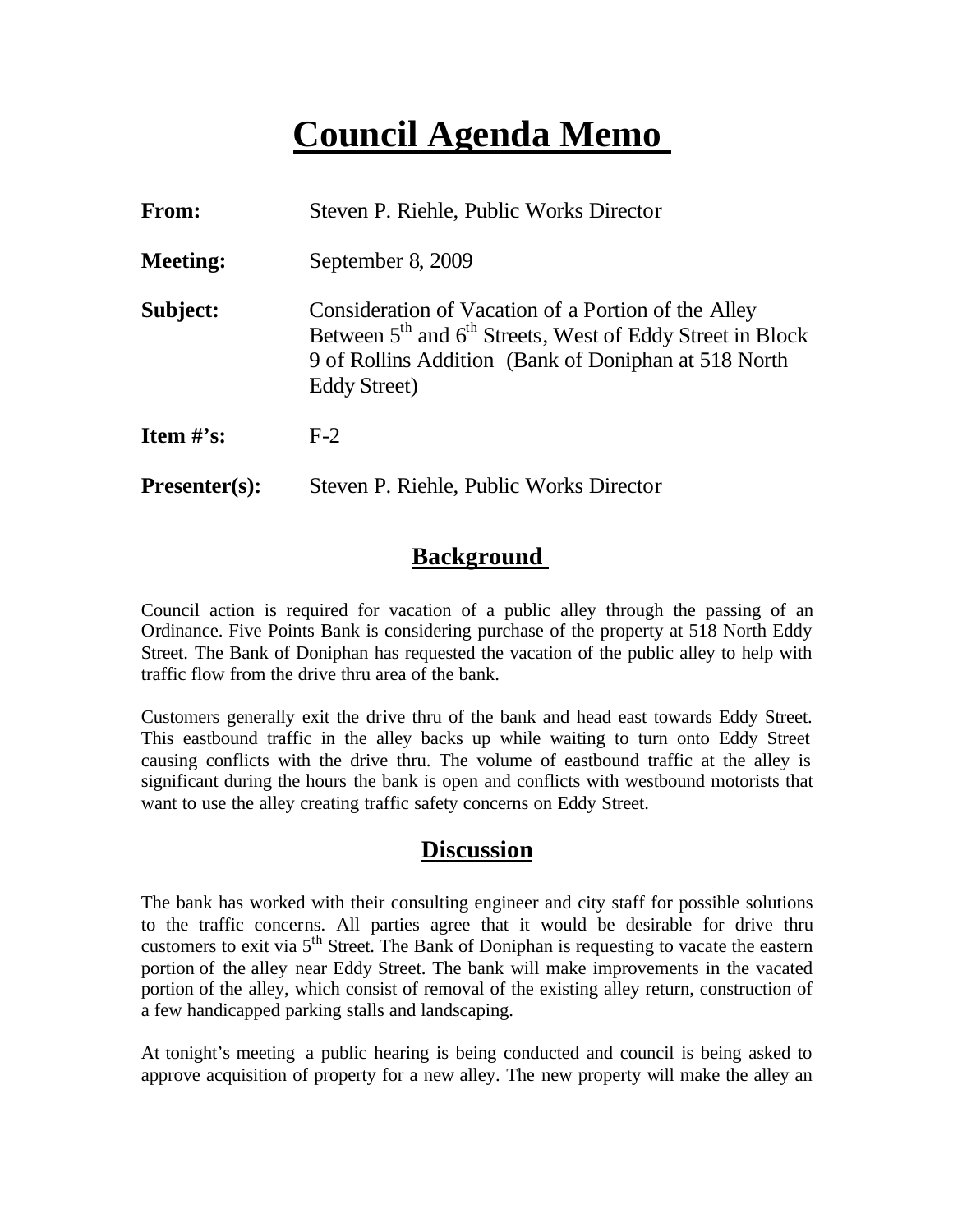"L" shaped alley. City Staff will issue a license agreement for improvements in the vacated alley as listed above.

#### **Alternatives**

It appears that the Council has the following alternatives concerning the issue at hand. The Council may:

- 1. Move to approve or deny.
- 
- 2. Refer the issue to a Committee<br>3. Postpone the issue to future date Postpone the issue to future date
- 4. Take no action on the issue

#### **Recommendation**

City Administration, and the Building, Legal, Planning, Public Works and Utility Departments recommend that the Council approve the request for the vacation of the public alley.

### **Sample Motion**

Move to approve vacation of the alley.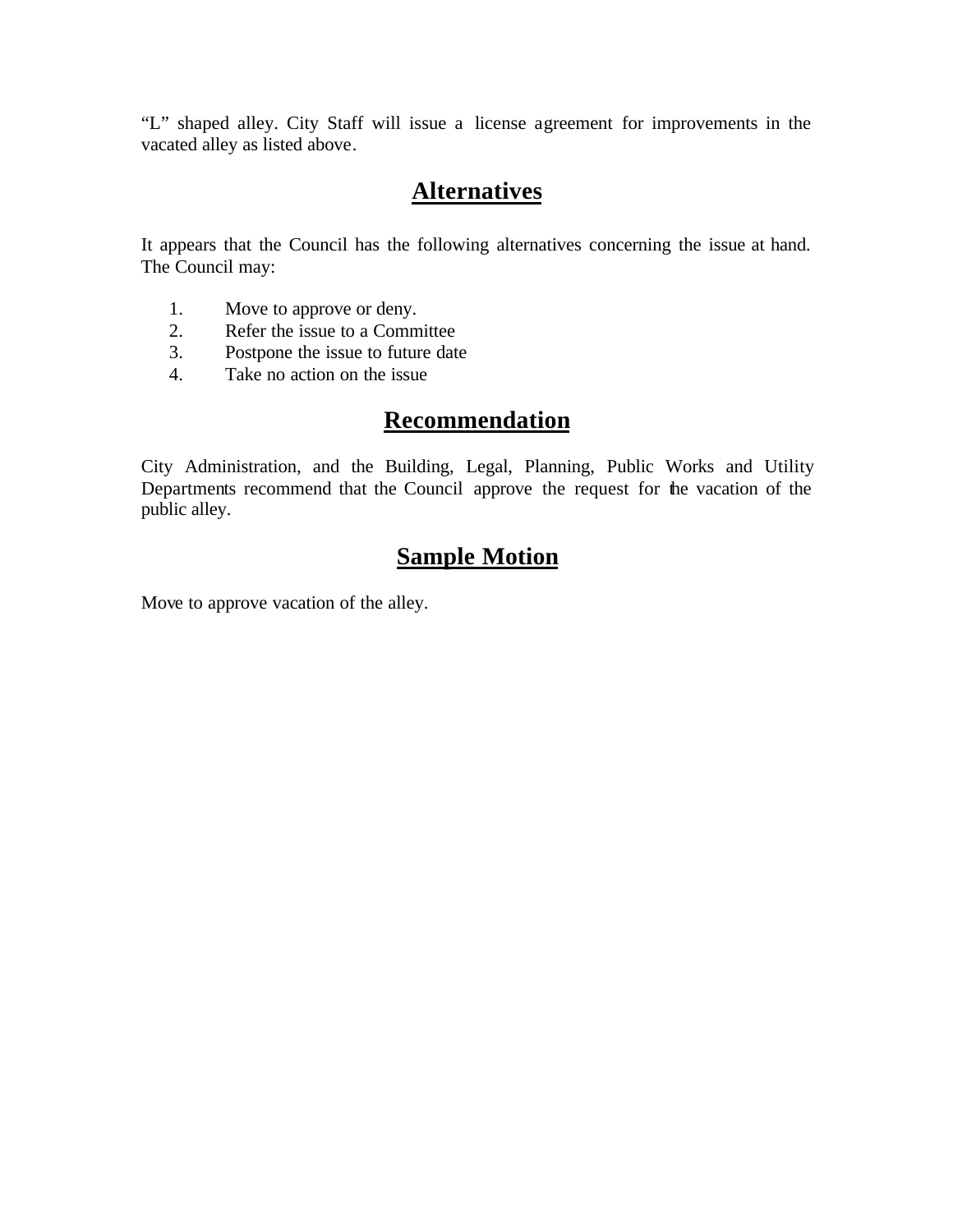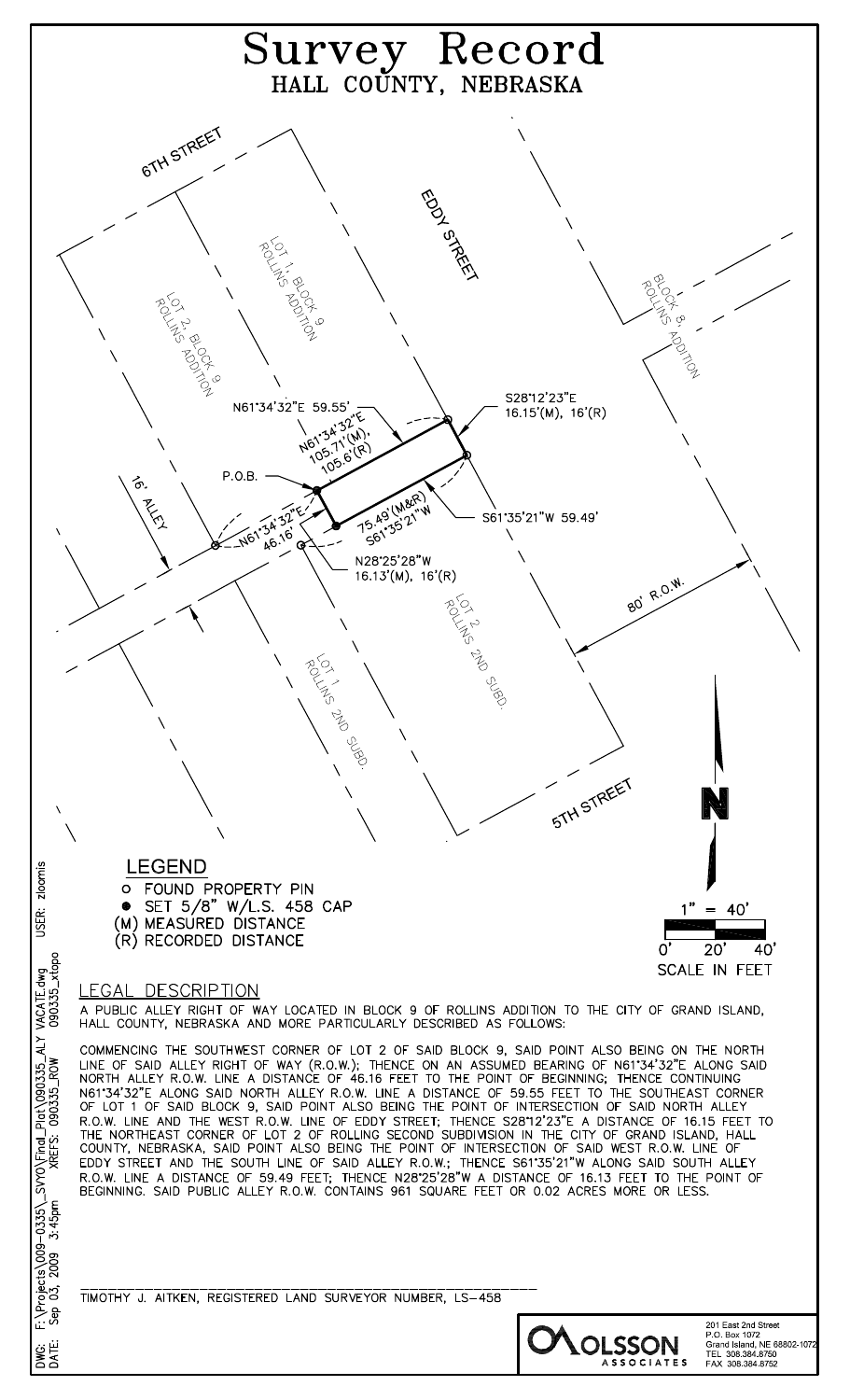• THIS SPACE RESERVED FOR REGISTER OF DEEDS •

#### ORDINANCE NO. 9232

An ordinance to vacate the public alley between Lot One (1), Block Nine (9) and

Lot Ten (10), Block Nine (9) in Rollins Addition to Grand Island, Hall County, Nebraska and to provide for filing this ordinance in the office of the Register of Deeds of Hall County; to repeal any ordinance or parts of ordinances in conflict herewith; and to provide for publication and the effective date of this ordinance.

BE IT ORDAINED BY THE MAYOR AND COUNCIL OF THE CITY OF

GRAND ISLAND, NEBRASKA:

SECTION 1. That the public alley located in Block Nine (9) in Rollins Addition

to Grand Island, Hall County, Nebraska is hereby vacated and more particularly described as

follows:

COMMENCING THE SOUTHWEST CORNER OF LOT 2 OF SAID BLOCK 9, SAID POINT ALSO BEING ON THE NORTH LINE OF SAID ALLEY RIGHT OF WAY (R.O.W.); THENCE ON AN ASSUMED BEARING OF N61°34'32"E ALONG SAID NORTH ALLEY R.O.W. LINE A DISTANCE OF 46.16 FEET TO THE POINT OF BEGINNING; THENCE CONTINUING N61°34'32"E ALONG SAID NORTH ALLEY R.O.W. LINE A DISTANCE OF 59.55 FEET TO THE SOUTHEAST CORNER OF LOT 1 OF SAID BLOCK 9, SAID POINT ALSO BEING THE POINT OF INTERSECTION OF SAID NORTH ALLEY R.O.W. LINE

> Approved as to Form  $\overline{a}$ September 3, 2009 ¤ City Attorney